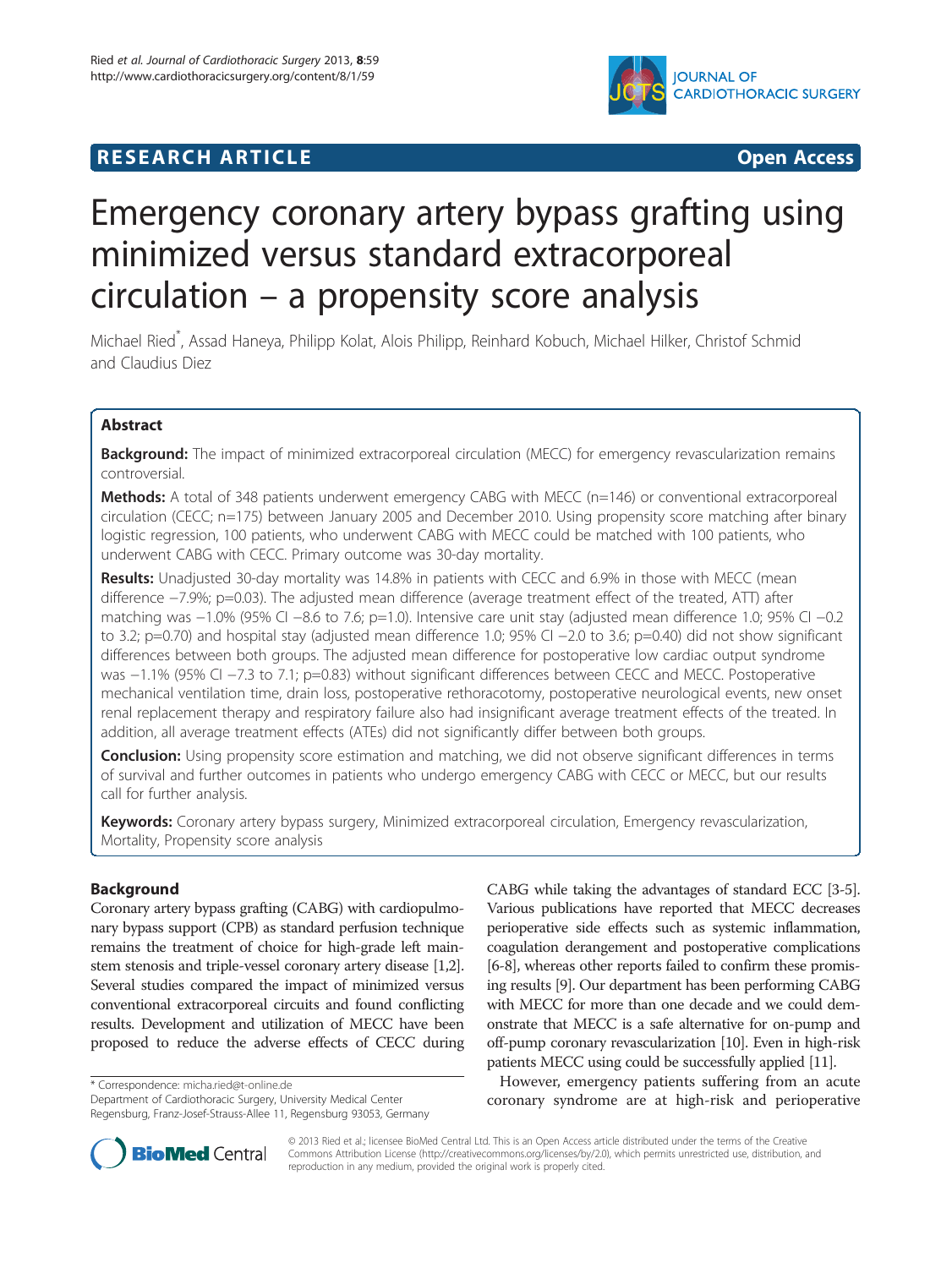mortality is still increased if undergoing CABG with standard ECC [[12](#page-6-0)]. Recent studies reported a survival benefit in this high-risk group of patients by performing beating-heart or off-pump coronary revascularization [[13](#page-6-0)-[15\]](#page-6-0). Nevertheless, application of MECC in patients emergency CABG remains controversial and no evidence suggests using MECC for emergency CABG.

Purpose of the present study was to examine the feasibility and efficacy of minimized ECC use in patients undergoing emergency surgical revascularization. Propensity score matching reduced significant selection bias between both groups and enabled direct comparison.

### Methods

#### Patients and study design

From January 2005 to December 2010 a total of 321 consecutive patients who underwent emergency coronary artery bypass graft surgery (CABG) at the University Medical Center Regensburg were studied. The study was approved by the university's ethics board, the individual patients consent was waived because of the study's retrospective design and data collection from routine care. Included were only patients with emergency presentation due to acute coronary syndrome (unstable angina, non-ST-segment and ST-segment elevation myocardial infarction, elevated myocardial markers) which prompted isolated CABG within 24 hours after hospital admission. Acute myocardial infarction was diagnosed by conventional 12-channel electrocardiography in addition to myocardial enzymes and confirmed by immediate coronary angiography. All patients were evaluated for percutaneous coronary intervention (PCI). Coronary lesions (left mainstem stenosis, complicated and multiple lesions) were unsuitable for primary PCI. CABG procedures were performed with conventional (CECC) or minimized extracorporeal circulation (MECC) under general anesthesia. Patients with severe aortic regurgitation, a body mass index (BMI)  $\geq$  35 kg  $\times$  m<sup>-2</sup> and renal end-stage failure were relative contraindications for MECC support. Complete surgical revascularization was the aim in all patients and hybrid procedures were not primarily indicated. Exclusion criteria were as follows: elective CABG, conversion to surgical correction after failed PCI, beating-heart techniques, off-pump revascularization (OPCAB), redo surgery and preoperative renal replacement therapy. All operations were performed by six senior surgeons who are experienced in CABG with conventional as well as minimized extracorporeal circulation.

#### Data collection

Patients' data were collected prospectively in and retrospectively extracted from the institution's database and from medical records, including demographic, clinical and outcome data. Variables were defined according to

the European System of Cardiac Operative Risk Evaluation (EuroSCORE) and perioperative mortality was predicted with the logistic version of this risk stratification model [[16](#page-6-0),[17](#page-6-0)]. Serum creatinine (SCr) was measured preoperatively in mg/dL at the day of hospital admission. Postoperative the peak SCr value 24 hours after surgery was analysed. Glomerular filtration rate (GFR) was calculated with the abbreviated Modification of Diet in Renal Disease (MDRD) formula and expressed in mL/min/1.73  $m^2$ : MDRD-eGFR =  $186.3 \times \text{SCr}^{-1.154} \times \text{age}^{-0.203}$  $186.3 \times \text{SCr}^{-1.154} \times \text{age}^{-0.203}$  [18]. Oliguria was defined as urine output < 500 mL within 24 hours. Postoperative acute kidney injury was defined as a decrease of glomerular filtration rate  $\geq$  50% or the need of dialysis due to oliguria. The diagnosis of pneumonia was based on clinical presentation, chest X-ray and positive sputum cultures. Postoperative respiratory failure was defined as severe decline of arterial  $pO<sub>2</sub> < 50$  mmHg, an increase in  $pCO<sub>2</sub> > 60$  mmHg and an increase in respiratory rate > 40/min. Postoperative central neurologic event included transient/prolonged ischemic neurological deficit and stroke.

#### Study endpoints

The primary study endpoint was postoperative mortality defined as death within 30 days after operation. The secondary endpoint was postoperative morbidity during hospitalization, which were as follows: low cardiac output syndrome (LCOS), respiratory failure, prolonged mechanical ventilation, central neurologic event or requirement of renal replacement therapy.

#### Surgical management and perfusion techniques

Full midline sternotomy was routinely done and all patients were operated on cardiopulmonary bypass by standard cannulation of the ascending aorta and the right atrium (two-stage cannula). Mild hypothermia was applied and complete cardiac arrest was induced using Calafiore's blood cardioplegia. During conventional cardiopulmonary bypass (CPB) blood was collected in an open cardiotomy reservoir and afterwards transfused back to the patient. At the end of harvesting the left internal mammary artery (LIMA), heparin (350 IE/Kg) was administered to target an activated clotting time (ACT) of  $\geq$  450 seconds in patients with CECC. The MECC-system (Maquet, Rastatt, Germany) is a fully closed circuit without blood-air contact. The tube set was pre-connected and completely coated with heparin. The prime volume was 500 mL and no heparin was added. For MECC heparin (125 IE/kg) was administered after LIMA preparation targeting an ACT between 250 and 300 seconds because of the reduced artificial surface. Blood was saved only with cell saver. Distal anastomoses were done using 7–0 or 8–0 monofilament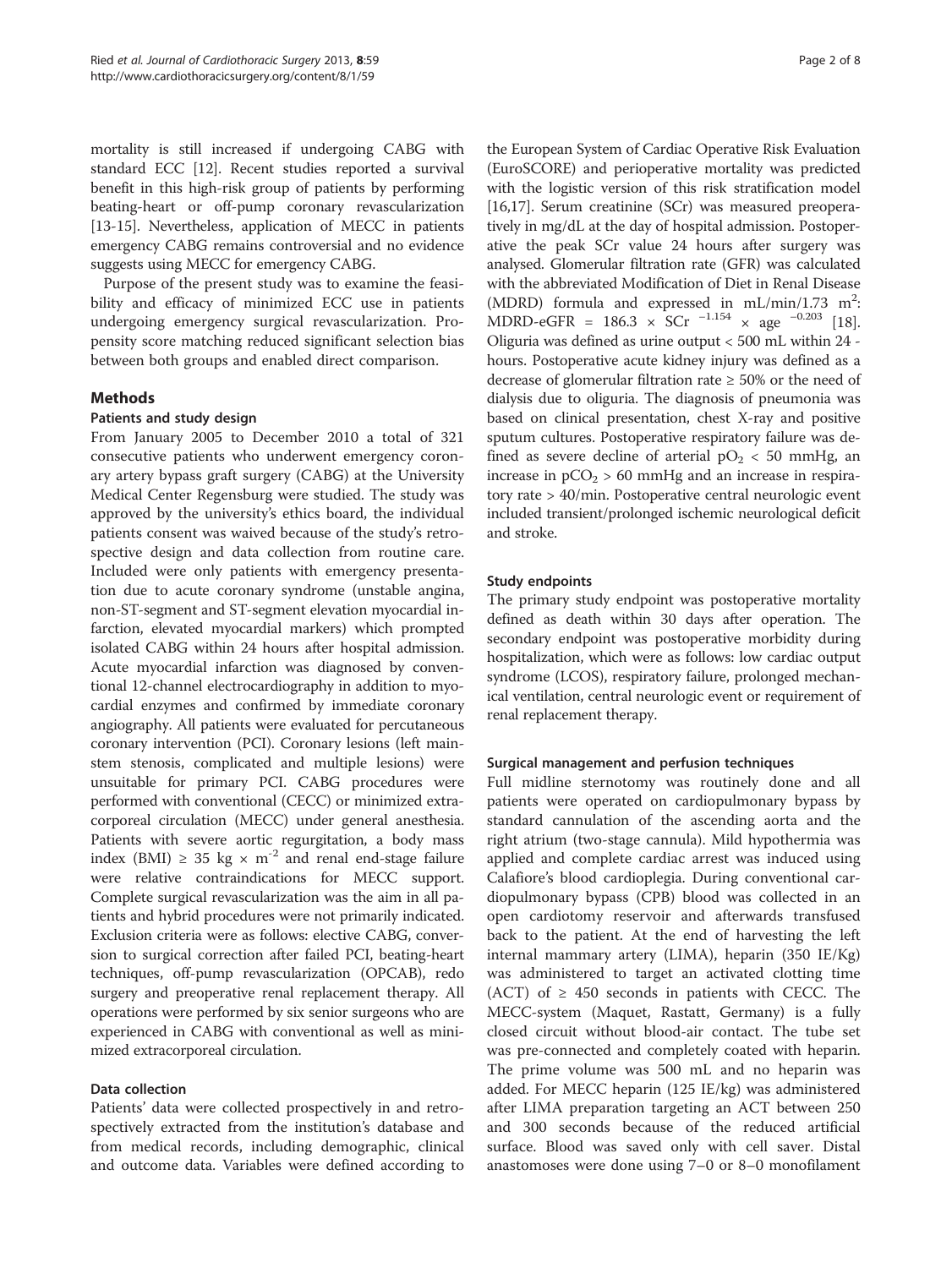<span id="page-2-0"></span>sutures. At the end of the operation heparin was antagonized with protamine sulfate.

Anesthesia was maintained with inhalational and intravenous agents. Postoperatively, all patients were transferred to the intensive care unit (ICU) and received standard monitoring and mechanical ventilation.

#### Statistical analysis

Statistical analysis was done with Stata 10.1 SE (Stata Corp., College Station, USA). Figures were created either with Stata or SigmaPlot 12.5 (Systat Software Inc., San Jose, USA). Stata's module psmatch2 [\[19\]](#page-6-0) was used for propensity score matching and covariate imbalance testing. Continuous variables were first tested for normality with the Shapiro-Wilk test and visually with Quantile-Quantile plots. If normally distributed, they are presented as mean ± standard deviation (SD), otherwise as median with interquartile range  $(25<sup>th</sup>$  and  $75<sup>th</sup>$  percentile). Student's t test was used for comparison of two continuous, normally distributed variables, whereas Wilcoxon's ranksum test was taken for non-normally distributed

variables. Categorical data were shown as frequency distributions and were analyzed with Fisher's exact test for 2 × 2 tables or with the Chi-Square test.

Because patients in this study were not randomly assigned to CABG with MECC, we matched them based on their propensity (conditional probability) to undergo CABG with MECC. The propensity score (PS) is a subject's probability of receiving a specific treatment conditional on the observed covariates. The PS was calculated by binary logistic regression including all variables marked with an asterisk in Table 1. Nearest neighbor matching with a caliper  $\varepsilon = 0.25 \times \sigma_{\rm p}$  ( $\sigma_{\rm p}$  denotes standard deviation of the estimated PS) was used to match 100 patients in the MECC group to 100 patients from the CECC group (matching efficacy 68.5%; 100/146 of MECC patients; 100 pairs). We used non-replacement that is, one a treated case is matched to one non-treated case, both cases were removed from the pool. We defined logit=log((1-PS)/PS) as propensity score and used it for matching. The logit of PS is called linear predictor of the PS.

| Variable                                                                              | CECC (n=175)        | <b>MECC (n=146)</b> | p-value     |
|---------------------------------------------------------------------------------------|---------------------|---------------------|-------------|
| Age [years]                                                                           | $68.4 \pm 9.74$     | $67.8 \pm 8.74$     | 0.55        |
| Age group [n; %]                                                                      |                     |                     |             |
| < 59                                                                                  | 32                  | 25                  | 0.59        |
| $60 - 69$                                                                             | 64                  | 54                  |             |
| 70-79                                                                                 | 56                  | 54                  |             |
| >80                                                                                   | 23                  | 13                  |             |
| Male gender [n; %]                                                                    | 129; 73.7%          | 113; 77.3%          | 0.44        |
| Logistic EuroSCORE [%, 95% CI]                                                        | 16.0 (13.4 to 18.2) | 12.8 (10.9 to 14.6) | 0.07        |
| Ejection fraction [%]                                                                 | 50 (40; 64)         | 56 (45; 70)         | $0.001*$    |
| Height [cm]                                                                           | 172 (165; 176)      | 172 (166; 176)      | 0.65        |
| Weight [kg]                                                                           | 82 (73; 93)         | 80 (70; 90)         | 0.11        |
| Atrial fibrillation, preoperative [n; %]                                              | 9; 5.1%             | 6; 4.1%             | 0.66        |
| COPD, preoperative [n; %]                                                             | 17; 9.7%            | $9; 6.1\%$          | 0.24        |
| Inhalative $\beta_2$ -Mimetic use [n; %]                                              | 5; 2.9%             | 4; 2.7%             | 0.94        |
| Myocardial infarction preoperative [n; %]                                             | 140; 80%            | 116; 79.4%          | 0.90        |
| Troponin I preoperative [ng/mL) <sup>A</sup>                                          | 5.1 (1.0 to 21)     | 3.8 (0.4 to 0.7)    | 0.15        |
| Insulin-dependent diabetes [n; %]                                                     | 15; 8.6%            | 11; 7.6%            | 0.73        |
| Non insulin-dpendent diabetes [n; %]                                                  | 26; 14.8%           | 21; 14.3%           | 1.0         |
| Diabetic nephropathy [n;%]                                                            | 9, 5.1%             | 5; 3.4%             | 0.45        |
| Serum creatinine, preoperative [mg xdL <sup>-1</sup> ]                                | $1.0$ (0.8; 1.3)    | $0.9$ $(0.8; 1.2)$  | $0.05*$     |
| Estimated GFR < 60 mL $\times$ min <sup>-1</sup> $\times$ 1.73 m <sup>-2</sup> [n; %] | 63; 36%             | 32; 22%             | 0.006       |
| No of grafts [n]                                                                      | $2.95 \pm 0.88$     | $2.7 \pm 0.80$      | $0.006*$    |
| LIMA use [n; %]                                                                       | 126; 72%            | 121; 83%            | $0.02*$     |
| Bypass time [min]                                                                     | 96 (69; 119)        | 74 (54; 93)         | $< 0.0001*$ |
| Aortic cross clamp time [min]                                                         | 47 (34; 61)         | 37 (27; 50)         | $0.0002*$   |

 $A$  – Reference values (0.01 ng/ mL to 0.1 ng/mL).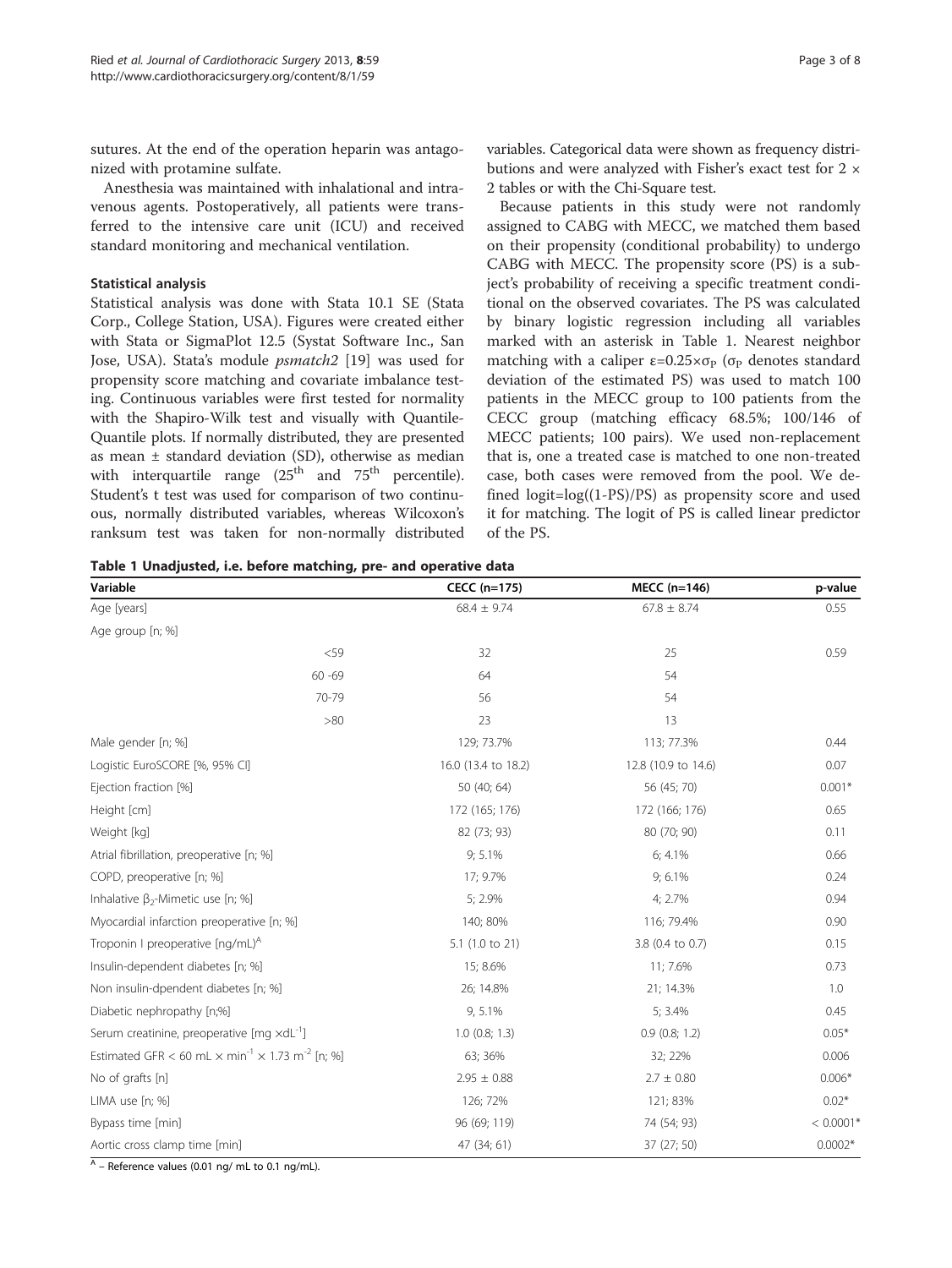Before matching the mean PS for MECC use in patients operated with CECC (n=175) was  $0.399 \pm 0.168$ and in those receiving CABG with MECC 0.524 ± 0.156 with an associated standardized difference of 77.1% (95% CI 54 to 99; t test p-value  $< 0.0001$ ). After matching, the mean PS for MECC use in the matched patients not receiving MECC was  $0.471 \pm 0.144$  and in those receiving MECC was 0.474 ± 0.135 which yielded a standardized difference of 2.1% (95% CI −2.6 to 2.9; p > 0.05 for a two-tailed test).

Figure 1 displays the distribution of estimated propensity scores stratified to treatment (MECC) or control (CECC).

Covariate imbalance was tested using the standardized difference before and after matching together with the achieved percentage reduction in absolute bias. The standardized difference is the difference of the sample means in the treated and non-treated sub-samples as a percentage of the square root of the average of the sample variances in the treated and non-treated groups.

The average treatment effect for the treated (ATT) answers the question: Is MECC beneficial for those individuals, who were (not randomly) assigned to treatment, i.e. MECC and was estimated with Wilcoxon's signed rank test for continuous variables or with McNemar's test for risk differences to account for the paired data structure after matching. We also calculated the average treatment effect that answers the question if MECC is beneficial for those randomly drawn from the overall population. Bootstrapping (400 replications) was used to estimate 95% confidence intervals (CIs) for ATEs. The key notion is ATT≠ATE and they are linked via ATE =  $N_1/N \times ATT + N_0/N \times ATU$  (N<sub>0</sub> denotes the number of non-participants,  $N_1$  denotes the number of participants



and ATU is the average treatment effect for the nonparticipants.

Hidden bias was estimated according to Rosenbaum's sensitivity analysis. We used Stata's *rbounds* module [[20](#page-6-0)] for this test.

## Results

#### Patient characteristics

Unadjusted baseline data before matching were summarized in Table [1.](#page-2-0) Several pre- and operative data were significantly different between both groups, including ejection fraction, renal function and LIMA use. It may reflect the non-randomized study design. Whereas EF was slightly higher in the MECC group, bypass and cross-clamp time were longer in the CECC group.

After matching, treated patients were similar in terms of all baseline covariates used for PS estimation (Table [2](#page-4-0)).

Matching reduced covariate imbalance and improved covariate balance between treatment groups. The median absolute bias before matching was 32.6% and after matching 5.9%.

#### Outcome

The unadjusted 30-day mortality was 14.8% (26/175) in the CECC group and 6.9% (10/146) in the MECC group (mean difference −7.9%; p=0.032). After matching, the mean difference was −1.0% (95% CI −8.6 to 7.6; p=1.0) and shows no survival benefit for emergency patients, who were primarily assigned to MECC. If randomly drawn from the overall population, emergency CABG with MECC also does not exert a survival benefit (ATE; -1.5%; 95% CI −8.1 to 5.8; p > 0.05).

Table [3](#page-4-0) summarizes the results for the secondary outcome variables ICU-stay, hospital stay and postoperative low cardiac output syndrome. Both ATT and ATE for all three variables failed to demonstrate benefits for MECC.

Unadjusted in-hospital mortality was 13.7% (24/175) in the CECC group and 5.5% (8/146) in the MECC group (mean difference  $-$  8.8%; p=0.015). The ATE was estimated with −1.1% (95% CI −7.1 to 6.4; p=1.00) and the ATE was estimated with −1.0% (95% CI −8.1 to 3.8).

Other outcome measures included postoperative ventilation time, drain loss, frequency of rethoracotomy and incidence of in-hospital neurologic event, new onset temporary renal replacement therapy (RRT) and incidence of respiratory failure. Before matching, the median postoperative ventilation time was 14 (9; 60) hours in the CECC group and 12 (8; 20) hours in the MECC group (p=0.05). After matching the average treatment effect of the treated (ATT) was 20 hours (95% CI −2.4 to 72; p > 0.05) showing no benefit for those, who were primarily assigned to MECC. The ATE was 13.2 hours (95% CI −16.8 to 48.7; p > 0.05). Table [4](#page-5-0) displays the results of the average treatment effects for the treated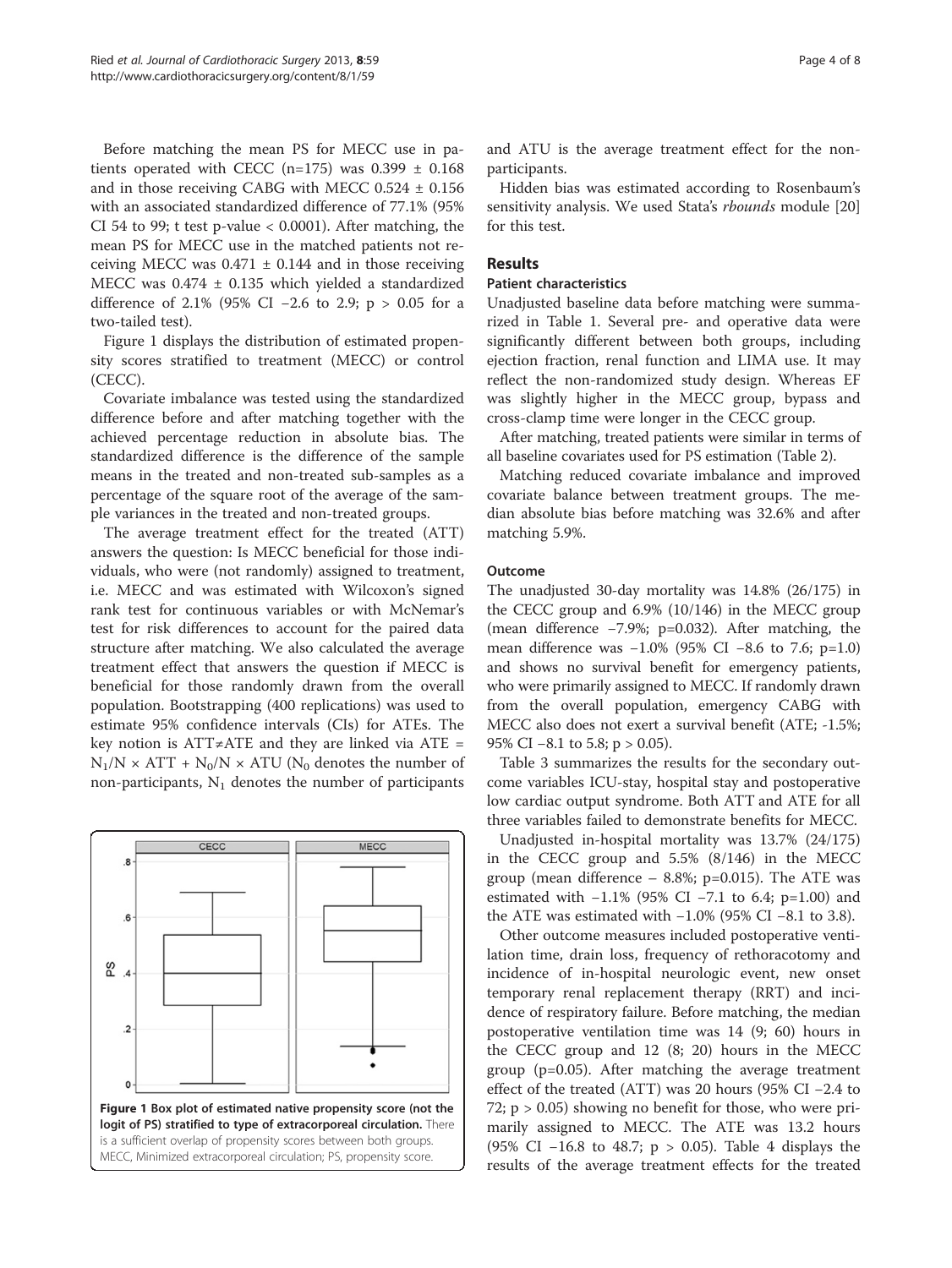| Variable          |           | Standardized difference [%] | % reduction difference | p-value          |                |
|-------------------|-----------|-----------------------------|------------------------|------------------|----------------|
|                   | Unmatched | <b>Matched</b>              |                        | <b>Unmatched</b> | <b>Matched</b> |
| Ejection fraction | 44.6      | 0.3                         | 99.4                   | 0.02             | 0.98           |
| Serum creatinine  | $-18.3$   | 8.3                         | 54.6                   | 0.14             | 0.28           |
| No of grafts      | $-26.5$   | 22.1                        | 16.6                   | 0.03             | 0.11           |
| LIMA use          | 31.1      | 2.6                         | 91.5                   | 0.01             | 0.85           |
| Bypass time       | $-66.3$   | 3.7                         | 94.5                   | < 0.0001         | 0.78           |
| Cross clamp time  | $-34.1$   | 8.9                         | 73.9                   | 0.005            | 0.52           |

<span id="page-4-0"></span>Table 2 Covariate balance testing between unmatched and matched sample

and average treatment effects for the remaining outcome variables. Since all confidence intervals for both ATT and ATE include a zero ( $p > 0.05$  for a two-tailed test), there is no significant difference between MECC and CECC after matching to be expected. In other words, emergency patients with identical risk and revascularization have similar outcomes after CABG irrespective CECC or MECC use.

The frequency of rethoracotomy was almost 10% in both groups and the most common reason was postoperative bleeding (80%) followed by hematoma. Postoperative low cardiac output was treated either with intra-aortic ballon pump (n=2 in the MECC group; n=4 in the CECC group) or with veno-arterial ECMO (n=8 in the CECC group).

#### Sensitivity analysis

Selection bias remains the most challenging analytic problem in observational studies and thus, we conducted a sensitivity analysis using Rosenbaum's approach. Using

Wilcoxon's signed rank test, the sensitivity analysis showed that our study becomes sensitive to hidden bias at  $\Gamma = 1.8$  for 30-day mortality, at  $\Gamma = 1.5$ , at  $\Gamma = 1.2$  and at  $\Gamma = 2.5$  for low cardiac output syndrome. Because these values are small, we conclude that the study is quite sensitive to hidden bias and therefore further analysis that control for additional biases is warranted.

#### **Discussion**

Emergency CABG should be performed in patients with cardiogenic shock due to left main or severe triple vessel disease and whenever PCI is unlikely to achieve complete revascularization [[21](#page-6-0)]. However, the application of different revascularization techniques to patients undergoing emergency CABG remains controversial. Data on optimal treatment strategies are still lacking and the logistic EuroSCORE as a tool for risk stratification is suggested to overestimate mortality in emergency patients [[22](#page-6-0)]. Emergency procedures are associated with an enhanced perioperative risk, mainly caused by patient's

| Comparison                                                                      | <b>Outcome measures</b> |                                                                                                                                   |                         |                            |
|---------------------------------------------------------------------------------|-------------------------|-----------------------------------------------------------------------------------------------------------------------------------|-------------------------|----------------------------|
| ATT <sup>A</sup>                                                                | 30-day mortality<br>[%] | ICU-stay [days]                                                                                                                   | Hospital stay<br>[days] | Low cardiac output<br>[%]  |
| CECC versus MECC                                                                |                         |                                                                                                                                   |                         |                            |
| CECC (n=175)                                                                    | 14.8                    | 5.3                                                                                                                               | 13                      | 11.4                       |
| $MECC (n=146)$                                                                  | 6.9                     | 4.6                                                                                                                               | 12                      | 5.6                        |
| Unadjusted mean difference                                                      | $-7.9$                  | $-0.8$                                                                                                                            | $-1$                    | $-5.8$                     |
| p-value                                                                         | 0.03 <sup>B</sup>       | 0.11                                                                                                                              | 0.80                    | 0.07 <sup>B</sup>          |
| Adjusted mean difference after matching of 100 pairs (95% bias<br>corrected CI) | $-1.0$ ( $-8.6$ to 7.6) | $1.0$ (-0.21 to 3.24) $1.0$ (-2 to 3.6)                                                                                           |                         | $-1.1$ ( $-7.3$ to $7.1$ ) |
| p-value                                                                         | 1.0 <sup>C</sup>        | $0.70^{+}$                                                                                                                        | 0.40 <sup>h</sup>       | 0.83 <sup>C</sup>          |
| $ATE^{D}$                                                                       |                         |                                                                                                                                   |                         |                            |
| Adjusted mean difference with 95% bias corrected CI)                            |                         | $-1.5$ (-8.1 to 5.8) <sup>E</sup> 0.61 (-0.7 to 2.2) <sup>E</sup> 0.34 (-2.5 to 2.6) <sup>E</sup> -1.7 (-7.1 to 6.5) <sup>E</sup> |                         |                            |

A – ATT Average treatment effect for the Treated.<br>  $B -$  Fisher's exact test.<br>
C – McNemar's test.<br>  $D -$  ATE Average treatment effect.<br>  $D -$  ATE Average treatment effect.<br>  $E -$  The 95% bias corrected confidence interval do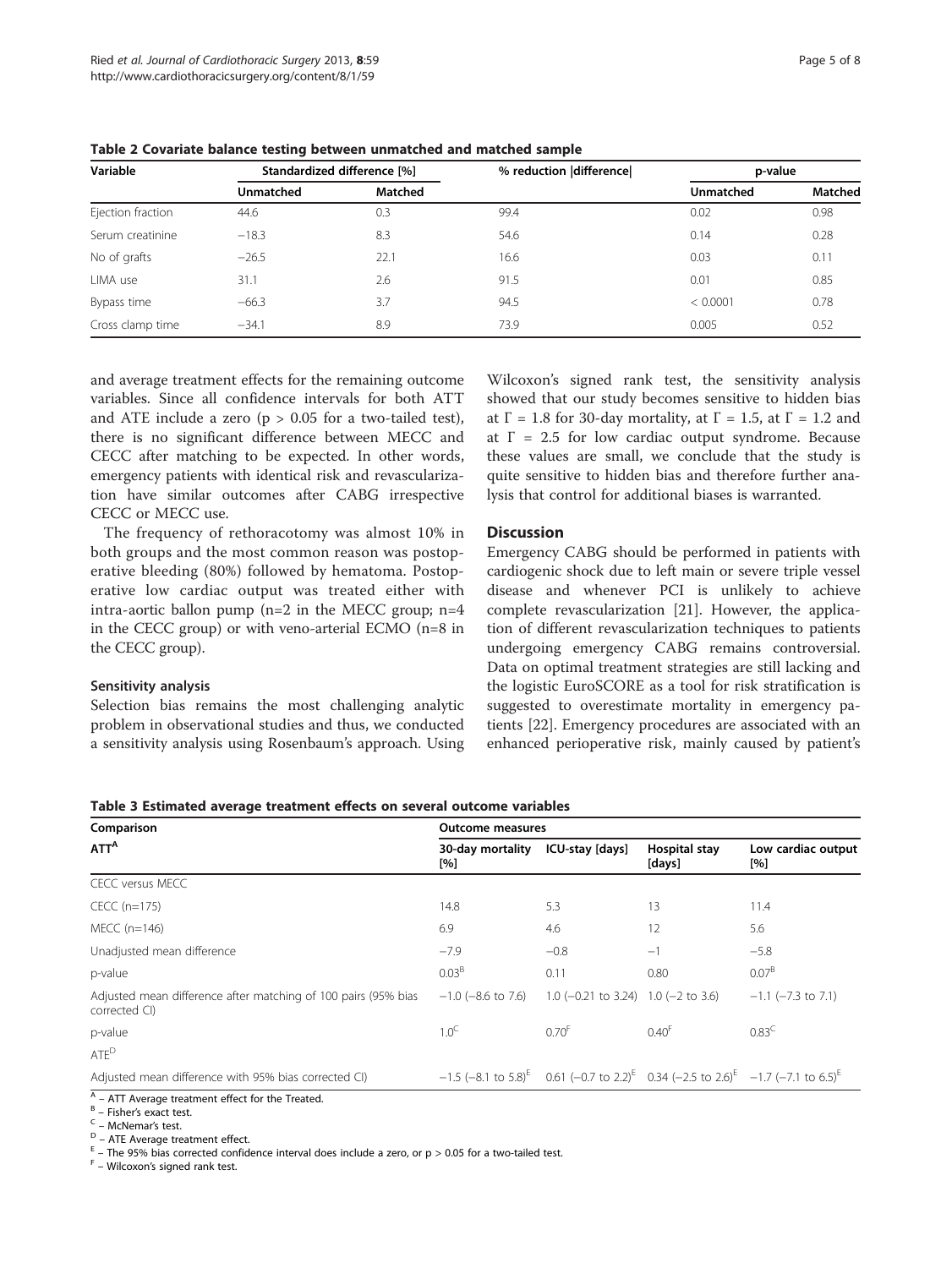| Variable                       |                 | <b>Unadjusted</b> |                      |                         |
|--------------------------------|-----------------|-------------------|----------------------|-------------------------|
|                                | <b>CECC</b>     | <b>MECC</b>       | ATT (95% CI)         | ATE (95% CI)            |
| Drain loss in 24 h [mL]        | 625 (350; 1100) | 600 (350; 1000)   | $161$ (-111 to 464)  | 164 (-109 to 406)       |
| Rethoractomy [%]               | 9.7             | 8.9               | $3.2$ (-4.9 to 12.1) | $1.5$ (-6.2 to 9.3)     |
| Neurological event [%]         | 4.6             | 1.4               | $4.3$ (-1.0 to 1.2)  | $-4.0$ ( $-8.6$ to 2.3) |
| New onset RRT [%] <sup>A</sup> | 8.6             | 5.5               | $2.1$ (-5.8 to 8.2)  | $2.5$ (-3.2 to 8.5)     |
| Respiratory failure [%]        | 15.4            | 13.0              | $3.2$ (-2.4 to 14.9) | 1.5 (-4.3 to 14.3)      |

#### <span id="page-5-0"></span>Table 4 Secondary outcome measures

 $A$  – RRT Renal replacement therapy.

preoperative condition. Using ECC with cardioplegic arrest may contribute to surgical complications and mortality [\[12](#page-6-0)]. Some previous studies reported improved outcome for those patients operated upon beating heart or off-pump [\[14,15,23\]](#page-6-0) with mortality rates comparable to patients operated upon on-pump [[24\]](#page-6-0).

To the best of our knowledge, there are no studies that examine the impact of minimized circuits on outcome after emergent CABG surgery compared to conventional ECC. Propensity score methods are increasingly being used to reduce the impact of treatment-selection bias in the estimation of causal treatment effects in observational studies [\[25,26\]](#page-6-0). We used propensity score matching to estimate the treatment effect of MECC for emergency CABG procedures because the comparison of the unadjusted data showed significant bias. After matching we failed to demonstrate benefits for MECC in terms of survival, ICU and hospital stay, LCOS, postoperative ventilation, new onset renal replacement therapy among several others. Although our primary sample comprised only 321 patients and we achieved a moderate matching efficiency of 69%, the resulting pairs were very comparable with a very low standardized difference of the PS.

The unadjusted data indicate an imbalance in patient selection, i.e. MECC patients had a better EF, a lower number of grafts, a somewhat higher LIMA use and shorter bypass and cross-clamp times. Thus, improved outcome may be expected. A question of concern arose from the overall low LIMA use and it was not possible to address this issue entirely. Analysis of patient records mentioned hemodynamic instability in majority of patients and inappropriateness of vessel diameter or flow in some cases. In the minority of cases, the decision to use LIMA or not, however, was an individual surgeon decision but gives room for improvement.

In non-emergency patients, MECC was shown to exert some benefit in terms of postoperative renal function, transfusion requirement and neurological dysfunction [[27,28\]](#page-6-0). We failed to show these effects in our matched cohort since new onset RRT and incidence of cerebral event did not differ. We did not specifically address the issue of transfusion requirement because the majority of our patients received multiple anticoagulants before

surgery and usually, RBC and plasma transfusions are more frequently seen in this patient group.

However, even advanced statistical methods to adjust imbalance between control and treatment in observational studies cannot compensate the current lack of at least one sufficiently powered randomized multicenter trial to estimate outcomes of emergency CABG with MECC and CECC. The mechanism why MECC might be associated with reduced mortality is still speculative and ranges from improved myocardial protection through consequent use of blood cardioplegia, reduced transfusion requirement, less pronounced inflammatory response, to selection of healthier patients. Critics of minimized ECC also may question whether small clinical effects justify a more complex procedure with learning curves and more intense and challenging interplay between surgeon, anesthesiologist and perfusionist.

The unadjusted 30-day mortality, particularly in the CECC group appears quite high. However, other studies also report data of approximately 10% [\[23](#page-6-0)] and 11.4% [[29\]](#page-7-0) and thus our reported total mortality of 11.8% is in line with these reports, but offers room for improvement. Since after matching the discrepancy between both groups almost disappeared, it seems that some patients in the CECC group had unmeasured comorbidity that might have contributed to excessive mortality.

The interplay between proper patient selection, preand perioperative stabilization including medical treatment and optimal surgical technique remain mandatory to address this high-risk patient group.

#### Strength and limitations

Findings from propensity score analyses might be potentially limited by biases related to unmeasured and hidden covariates. Since our sensitivity analysis showed low values for Γ for several outcome variables, it is likely that unmeasured covariates contribute to our results and require further research. Incomplete or inexact matching might also affect study results. Our matching efficiency was almost 70% of all MECC patients, but still contrasts other PS studies with matching efficiencies < 50%. On the other hand, those matched were very comparable and enabled direct analysis.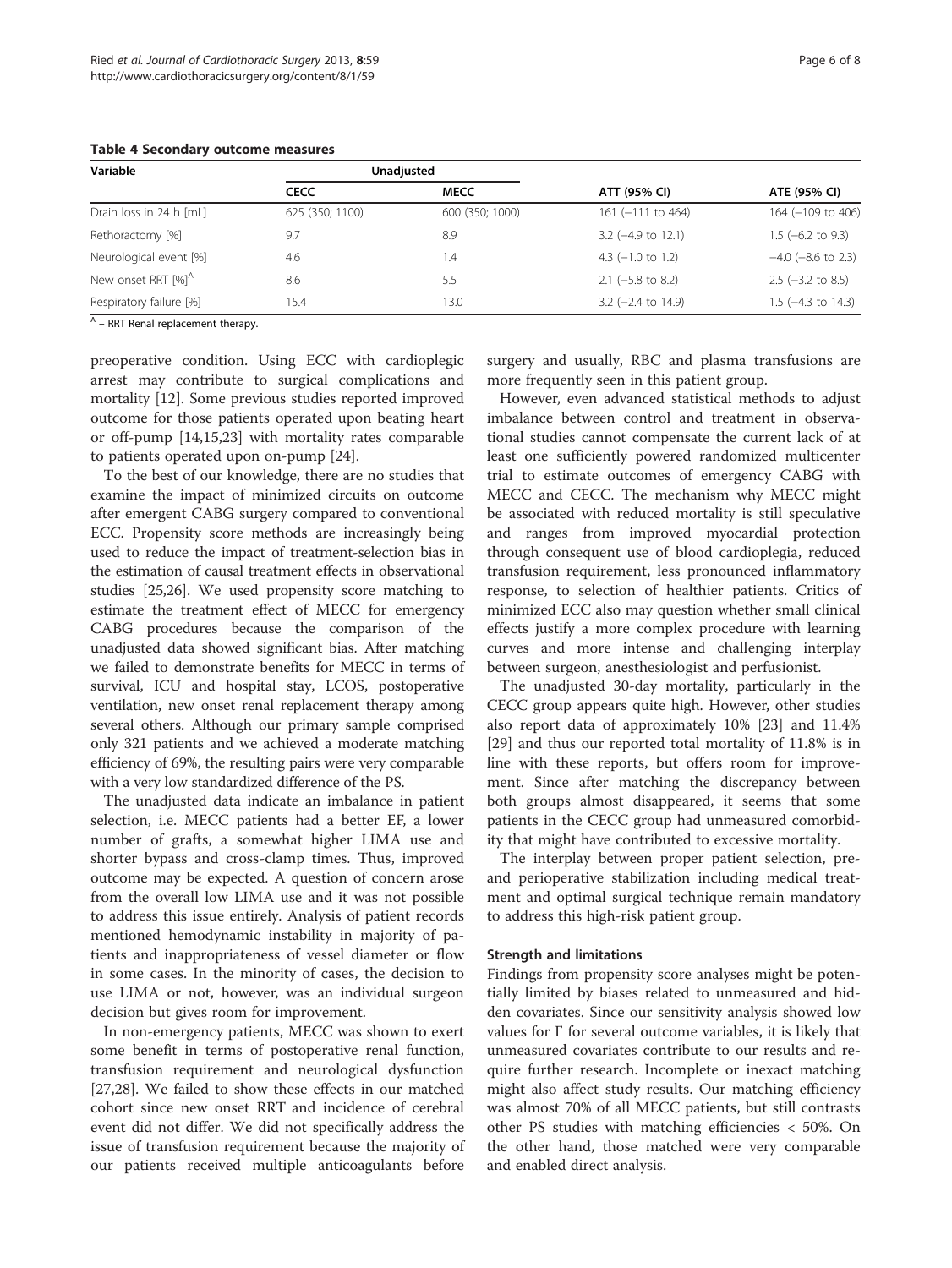#### <span id="page-6-0"></span>Conclusions

We could not demonstrate significant different treatment effects for patients undergoing emergency revascularization with minimized or conventional extracorporeal circulation. The findings of our study, based on a nonrandomized design, are largely hypothesis generating and call for at least one randomized, multicenter trial using a current risk score for precise uniform evaluation of coronary pathology and predefined criteria for perioperative care. Thus, routine MECC use for emergency CABG currently may not be indicated.

#### Competing interests

The authors declare that they have no competing interests.

#### Authors' contributions

MR made substantial contributions to the design of this study, acquisition of data, data analysis and interpretation of data. MR wrote and revised the manuscript. AH, PK, AP, RK, MH and CS participated in the design of this study and have been involved in revising the manuscript critically for important intellectual content. CD made substantial contributions to the design of this study and its coordination. CD helped with data analysis and interpretation of data as well as revising the manuscript critically for important intellectual content. CD has given final approval of the version to be published. All authors read and approved the final manuscript.

#### Acknowledgements

Except for the authors there was no person who substantially contributed towards the study or the manuscript. There is no source of funding.

#### Received: 20 September 2012 Accepted: 27 March 2013 Published: 2 April 2013

#### References

- Wijns W, Kolh P, Danchin N, Di Mario C, Falk V, Folliquet T, Garg S, Huber K, James S, Knuuti J, Lopez-Sendon J, Marco J, Menicanti L, Ostojic M, Piepoli MF, Pirlet C, Pomar JL, Reifart N, Ribichini FL, Schalij MJ, Sergeant P, Serruys PW, Silber S, Sousa Uva M, Taggart D, Vahanian A, Auricchio A, Bax J, Ceconi C, Dean V, Filippatos G, Funck-Brentano C, et al: Guidelines on myocardial revascularization: The Task Force on Myocardial Revascularization of the European Society of Cardiology (ESC) and the European Association for Cardio-Thoracic Surgery (EACTS). Eur Heart J 2010, 31:2501–2555.
- 2. Serruys PW, Morice MC, Kappetein AP, Colombo A, Holmes DR, Mack MJ, Stahle E, Feldman TE, van den Brand M, Bass EJ, Van Dyck N, Leadley K, Dawkins KD, Mohr FW: Percutaneous coronary intervention versus coronary-artery bypass grafting for severe coronary artery disease. N Engl J Med 2009, 360:961–972.
- Puehler T, Haneya A, Philipp A, Camboni D, Hirt S, Zink W, Lehle K, Rupprecht L, Kobuch R, Diez C, Schmid C: Minimized extracorporeal circulation in coronary artery bypass surgery is equivalent to standard extracorporeal circulation in patients with reduced left ventricular function. Thorac Cardiovasc Surg 2010, 58:204–209.
- 4. Mazzei V, Nasso G, Salamone G, Castorino F, Tommasini A, Anselmi A: Prospective randomized comparison of coronary bypass grafting with minimal extracorporeal circulation system (MECC) versus off-pump coronary surgery. Circulation 2007, 116:1761–1767.
- Immer FF, Ackermann A, Gygax E, Stalder M, Englberger L, Eckstein FS, Tevaearai HT, Schmidli J, Carrel TP: Minimal extracorporeal circulation is a promising technique for coronary artery bypass grafting. Ann Thorac Surg 2007, 84:1515–1520. discussion 1521.
- 6. Anastasiadis K, Asteriou C, Deliopoulos A, Argiriadou H, Karapanagiotidis G, Antonitsis P, Grosomanidis V, Misias G, Papakonstantinou C: Haematological effects of minimized compared to conventional extracorporeal circulation after coronary revascularization procedures. Perfusion 2010, 25:197–203.
- 7. Wiesenack C, Liebold A, Philipp A, Ritzka M, Koppenberg J, Birnbaum DE, Keyl C: Four years' experience with a miniaturized extracorporeal
- 8. Fromes Y, Gaillard D, Ponzio O, Chauffert M, Gerhardt MF, Deleuze P, Bical OM: Reduction of the inflammatory response following coronary bypass grafting with total minimal extracorporeal circulation. Eur J Cardiothorac Surg 2002, 22:527–533.
- 9. Schottler J, Lutter G, Boning A, Soltau D, Bein B, Caliebe D, Haake N, Schoeneich F, Cremer J: Is there really a clinical benefit of using minimized extracorporeal circulation for coronary artery bypass grafting? Thorac Cardiovasc Surg 2008, 56:65-70.
- 10. Puehler T, Haneya A, Philipp A, Wiebe K, Keyser A, Rupprecht L, Hirt S, Kobuch R, Diez C, Hilker M, Schmid C: Minimal extracorporeal circulation: an alternative for on-pump and off-pump coronary revascularization. Ann Thorac Surg 2009, 87:766–772.
- 11. Haneya A, Philipp A, Schmid C, Diez C, Kobuch R, Hirt S, Zink W, Puehler T: Minimised versus conventional cardiopulmonary bypass: outcome of high-risk patients. Eur J Cardiothorac Surg 2009, 36:844-848.
- 12. Christiansen S, Autschbach R: Results and treatment strategy for patients undergoing emergent coronary artery bypass grafting. Ann Thorac Cardiovasc Surg 2010, 16:168–173.
- 13. Rastan AJ, Eckenstein JI, Hentschel B, Funkat AK, Gummert JF, Doll N, Walther T, Falk V, Mohr FW: Emergency coronary artery bypass graft surgery for acute coronary syndrome: beating heart versus conventional cardioplegic cardiac arrest strategies. Circulation 2006, 114: 477-1485.
- 14. Kerendi F, Puskas JD, Craver JM, Cooper WA, Jones EL, Lattouf OM, Vega JD, Guyton RA: Emergency coronary artery bypass grafting can be performed safely without cardiopulmonary bypass in selected patients. Ann Thorac Surg 2005, 79:801–806.
- 15. Locker C, Mohr R, Paz Y, Kramer A, Lev-Ran O, Pevni D, Shapira I: Myocardial revascularization for acute myocardial infarction: benefits and drawbacks of avoiding cardiopulmonary bypass. Ann Thorac Surg 2003, 76:771–776. discussion 776–7.
- 16. Roques F, Michel P, Goldstone AR, Nashef SA: The logistic EuroSCORE. Eur Heart J 2003, 24:881–882.
- 17. Nashef SA, Roques F, Michel P, Gauducheau E, Lemeshow S, Salamon R: European system for cardiac operative risk evaluation (EuroSCORE). Eur J Cardiothorac Surg 1999, 16:9–13.
- 18. National Kidney F: K/DOQI clinical practice guidelines for chronic kidney disease: evaluation, classification, and stratification. Am J Kidney Dis 2002, 39:S1–S266.
- 19. PSMATCH2: Stata module to perform full Mahalanobis and prpoensity score matching, common support graphing and covariate imbalance testing. [http://ideas.repec.org/c/boc/bocode/S432001.html.](http://ideas.repec.org/c/boc/bocode/S432001.html)
- 20. RBOUNDS: Stata module to perform Rosenbaum sensitivity analysis for average treatment effects on the treated. [http://ideas.repec.org/c/boc/](http://ideas.repec.org/c/boc/bocode/s438301.html) [bocode/s438301.html](http://ideas.repec.org/c/boc/bocode/s438301.html).
- 21. White HD, Assmann SF, Sanborn TA, Jacobs AK, Webb JG, Sleeper LA, Wong CK, Stewart JT, Aylward PE, Wong SC, Hochman JS: Comparison of percutaneous coronary intervention and coronary artery bypass grafting after acute myocardial infarction complicated by cardiogenic shock: results from the Should We Emergently Revascularize Occluded Coronaries for Cardiogenic Shock (SHOCK) trial. Circulation 2005, 112:1992–2001.
- 22. Danner BC, Didilis VN, Stojanovic T, Popov A, Grossmann M, Seipelt R, Schondube FA: A three-group model to predict mortality in emergent coronary artery bypass graft surgery. Ann Thorac Surg 2009, 88:1433–1439.
- 23. Darwazah AK, Sham'a RA, Isleem I, Hanbali B, Jaber B: Off-pump coronary artery bypass for emergency myocardial revascularization. Asian Cardiovasc Thorac Ann 2009, 17:133–138.
- 24. Stamou SC, Hill PC, Haile E, Prince S, Mack MJ, Corso PJ: Clinical outcomes of nonelective coronary revascularization with and without cardiopulmonary bypass. J Thorac Cardiovasc Surg 2006, 131:28-33.
- 25. D'Agostino RB Jr: Propensity scores in cardiovascular research. Circulation 2007, 115:2340–2343.
- 26. Austin PC: Propensity-score matching in the cardiovascular surgery literature from 2004 to 2006: a systematic review and suggestions for improvement. J Thorac Cardiovasc Surg 2007, 134:1128–1135.
- 27. Biancari F, Rimpilainen R: Meta-analysis of randomised trials comparing the effectiveness of miniaturised versus conventional cardiopulmonary bypass in adult cardiac surgery. Heart 2009, 95:964–969.
- 28. Benedetto U, Angeloni E, Refice S, Capuano F, Goracci M, Roscitano A, Sinatra R: Is minimized extracorporeal circulation effective to reduce the